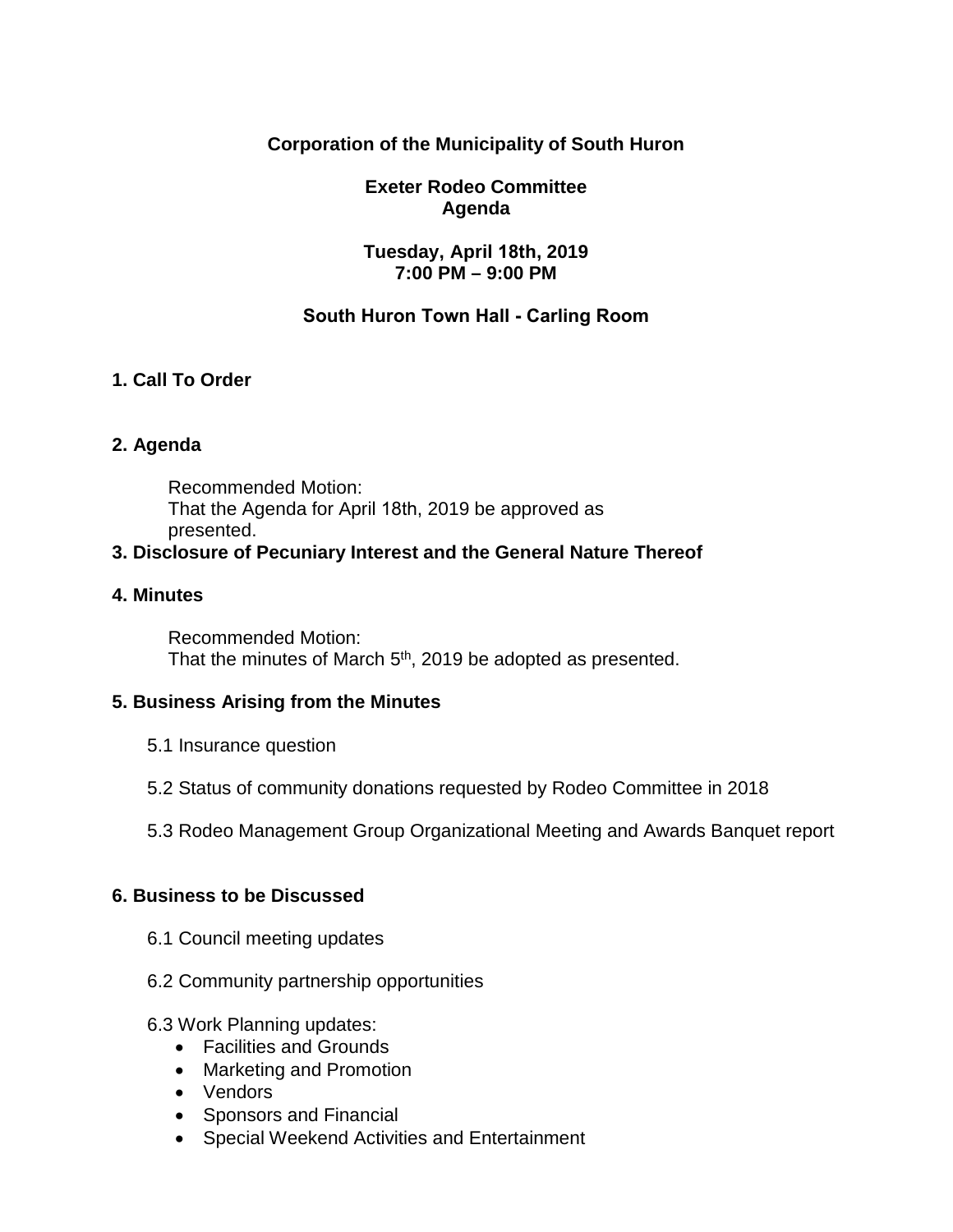6.4 Unfinished Business

# **7. Committee Updates**

# **8. Correspondence**

## **9. Adjournment**

Recommended Motion:

That the Exeter Rodeo Committee hereby adjourn at \_\_\_\_\_ to meet again on\_\_\_\_\_ at \_\_\_\_ PM or at the Call of the Chair.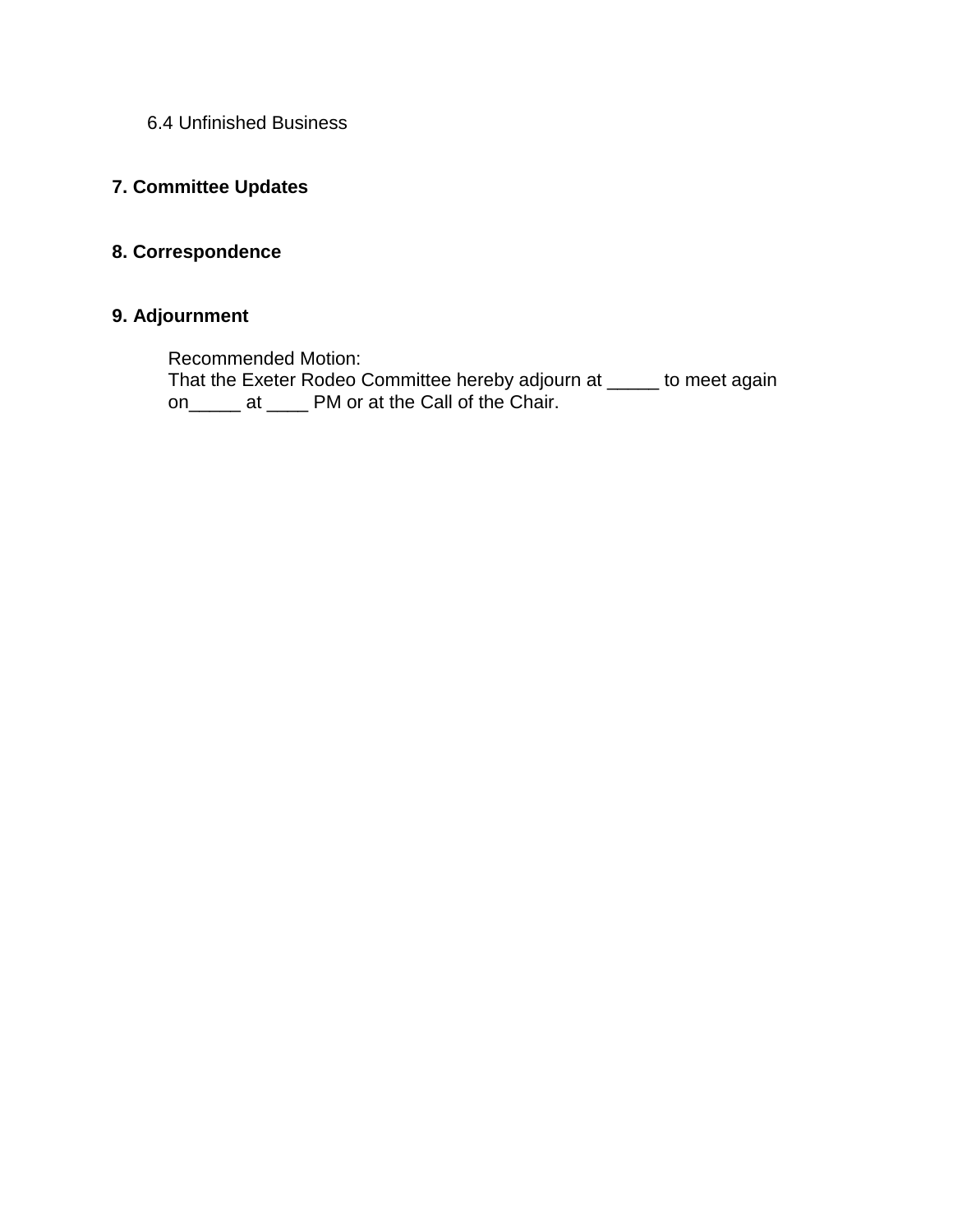## **Corporation of the Municipality of South Huron**

#### **Exeter Rodeo Committee Minutes**

#### **Tuesday, March 5th, 2019 7:00 PM – 9:00 PM**

#### **South Huron Recreation Centre**

**Present**: Scott Nickles (Chair), Jo-Anne Fields, Mayor Finch, Deputy Mayor Dietrich, Gus Guerts, Steve Clarke, Mike Clarke, Darcey Cook

**Staff**: Scott Currie

#### **1. Call To Order**

7:04 The Chair called the meeting to order

Welcome and introductions from committee members and staff

#### **2. Agenda**

**Motion**: 1-2019 **Moved**: Cook **Second**: S. Clarke **Disposition**: Carried

That the Agenda for March 5th, 2019 be approved.

**3. Disclosure of Pecuniary Interest and the General Nature Thereof** None

#### **4. Minutes**

**Motion**: 2-2019 **Moved**: Cook **Second**: S. Clarke **Disposition**: Carried

That the minutes of September 10, 2018 be adopted as presented.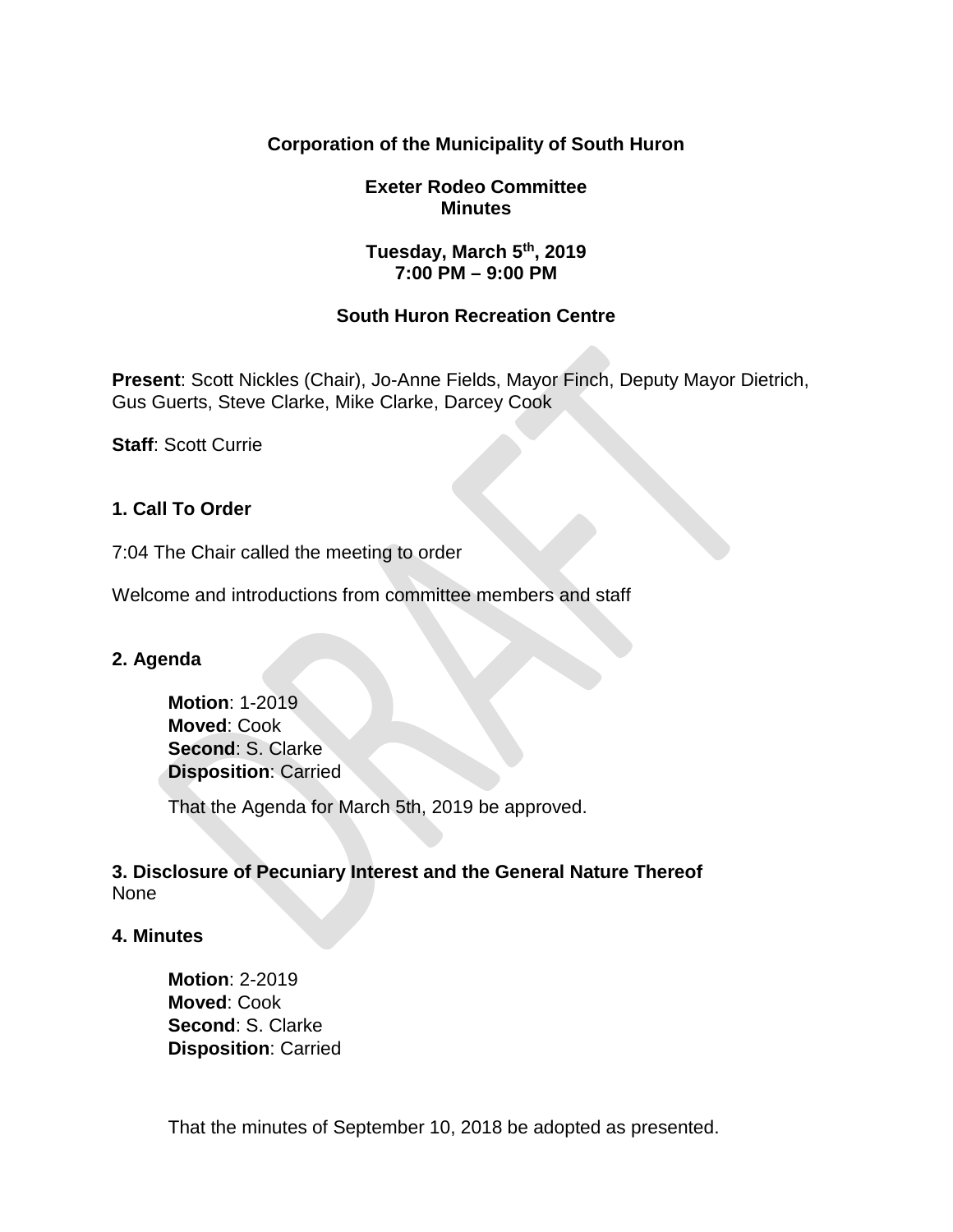#### **5. Business Arising from the Minutes**

A questions was raised about why the rodeo was required to pay an extra \$1,500 for insurance in 2018? Staff will investigate the insurance coverage necessary for the 2019 event and advise the committee at an upcoming meeting.

A question was raised about the municipality's alcohol policy (MAP). Staff advised that under the MAP in effect since September, 2018, event administrators must apply under their own names/organization to get a Special Occasion Permit from the province. Staff also advised that the current surplus inventory of alcohol purchased under the municipality's liquor license, which expires on September 12<sup>th</sup> of 2019, is slated to be returned to the LCBO.

The Committee then made the following resolution.

**Motion**: 3-2019 **Moved**: Cook **Second**: S. Clarke **Disposition**: Carried

Whereas the Municipality has a surplus inventory of alcohol purchased in previous years under the municipality's liquor license to deliver events such as the Exeter Rodeo, and, whereas that inventory is currently planned to be returned, and, whereas, the municipality's liquor license is scheduled to expire on September  $12<sup>th</sup>$ , after the 2019 rodeo event on August  $9<sup>th</sup>$ -11<sup>th</sup>,

That the Rodeo Committee requests the use of the Municipality's liquor license for one last event in 2019 to draw down the inventory.

The Committee wishes to receive a report from staff confirming that the following community donations from the Exeter Rodeo Committee Reserve were made in 2018:

- Exeter Swimming \$14,000
- Dashwood Community Centre \$5,000
- Optimists \$1,000

#### **6. Business to be Discussed**

6.1 Approval of new members

**Motion**: 4-2019 **Moved**: Dietrich **Second**: S. Clarke **Disposition**: Carried

That Jo-Anne Fields be appointed as a member of the Exeter Rodeo Committee.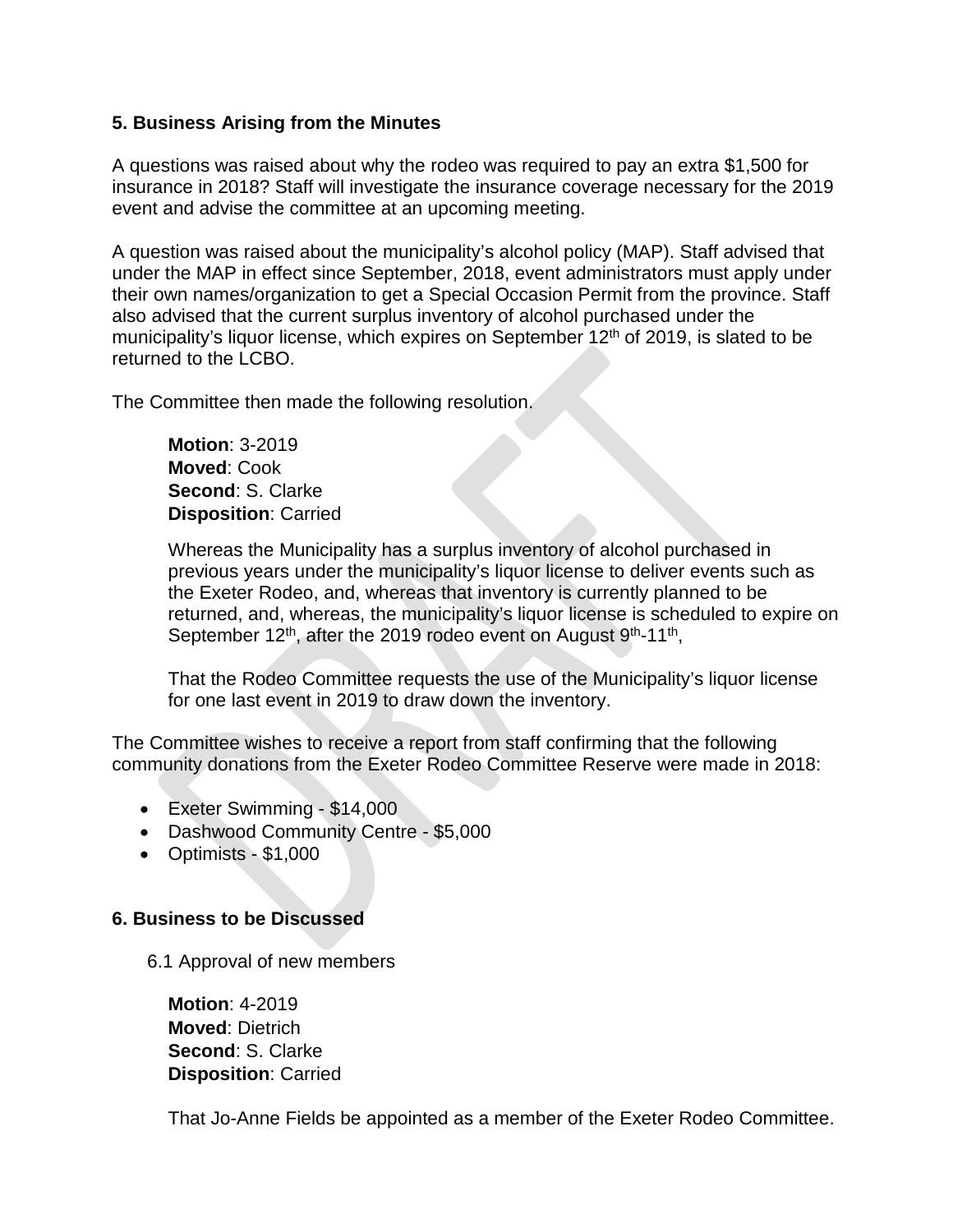6.2 Election of Officers:

At this time the outgoing Chair turned the meeting over to staff who called for nominations for a new Chair.

**Motion**: 5-2019 **Moved**: Cook **Second**: Fields **Disposition**: Carried

That Steve Clarke be appointed as Chair of the Exeter Rodeo Committee.

The new Chair called for nominations for Vice Chair.

**Motion**: 6-2019 **Moved**: Nickles **Second**: S. Clarke **Disposition**: Carried

That Deputy Mayor Jim Dietrich be appointed as Vice Chair of the Exeter Rodeo **Committee** 

Staff will serve as Recording Secretary.

6.3 Allocation of Committee roles and responsibilities; including but not limited to:

- Facilities and Grounds Guerts & Nickles
- Marketing and Promotion Staff & S. Clarke
- Vendors Cook
- Sponsors and Financial Fields & B. McCarter
- Special Weekend Activities and Entertainment M. Clarke

6.4 Rodeo Management Group (RMG) Organizational Meeting and Awards Banquet on Saturday, March 9, 2019. This is an important opportunity for the Committee to network and share thoughts and ideas

Members Nickles, Fields and Dietrich will represent the Rodeo Committee at this meeting.

#### **6.5 Unfinished Business**

None.

#### **7. Committee Updates**

• Staff have received the draft contract from Ram Rodeo. Staff will take the contract as a report to Council with the recommendation to engage in 2019.